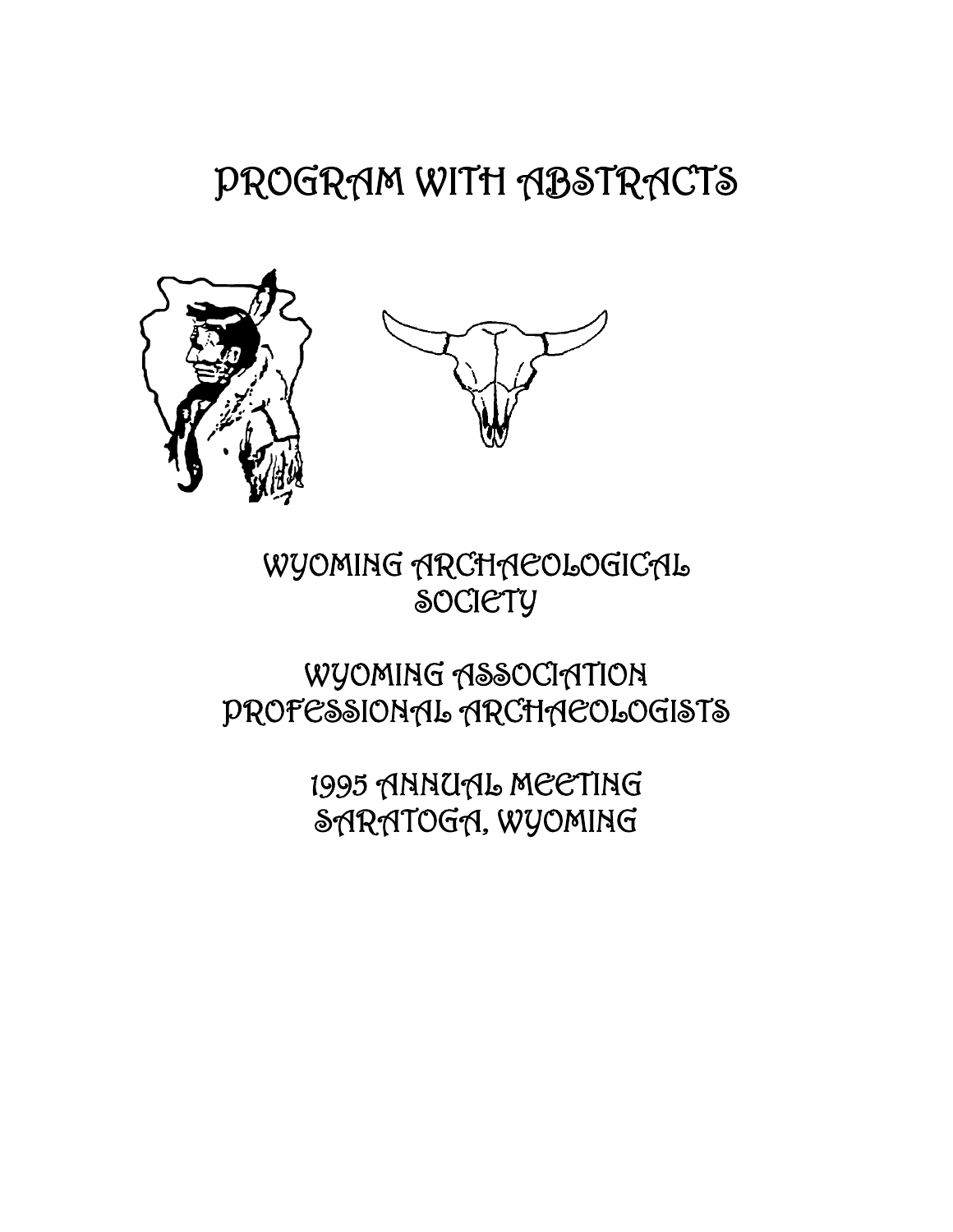MAY 21-22, 1995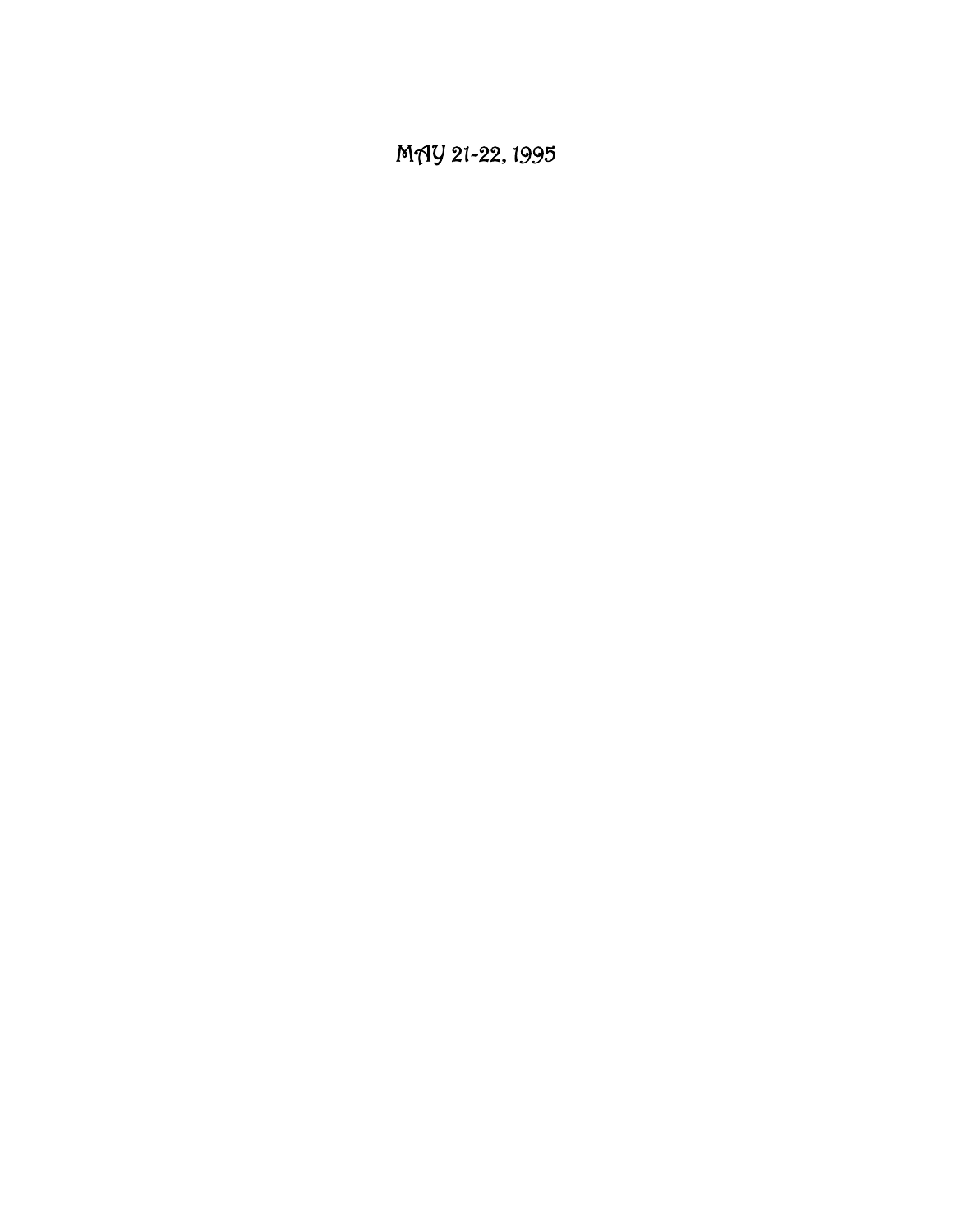## **PAPER PRESENTATION SCHEDULE**

- **11:00 A.M. ANNE K. ARMSTRONG;** What's *For Dinner?: An Initial Analysis of the Faunal Remains from Block 1 Excavations, Fort Laramie National Historic Site Quartermaster Dump*
- **11:30 A.M. WILLIAM CURRENT;** A *Case Study: Magnetics as a Means of Discovering Buried Prehistoric Sites within Eolian Deposits*
- **1:30 P.M. JUDSON FINLEY;** Heat *Treating of Chipped Stone Material: An Example From the Lookingbill Site*
- **2:00 P.M. CHRIS HALL;** *The Hudson-Meng Site: A 10,000 year old* B. bison antiquus *Bonebed In Northwestern Nebraska*
- **2:30 P.M. JASON M. LaBELLE AND LAWRENCE C. TODD;** Current *Reinvestigation of the Glenrock Buffalo Jump (48CO304) Faunal Assemblage*
- **3:00 P.M. PATRICK M. LUBINSKI;** Pronghorn*, Bison, Rodents, and Rabbits: Prehistoric Hunting in the Wyoming Basin.*
- **3:30 P.M. RUSS TANNER;** Who *Built the Little Rock Houses?: An Ethnoarchaeological Examination of Architectural Features at Several Overland Stage Stations in Southwestern Wyoming.*
- **4:00 P.M. ALAN WIMER;** A *Discussion of Paleoindian Tool Kits From The Wyoming Basin*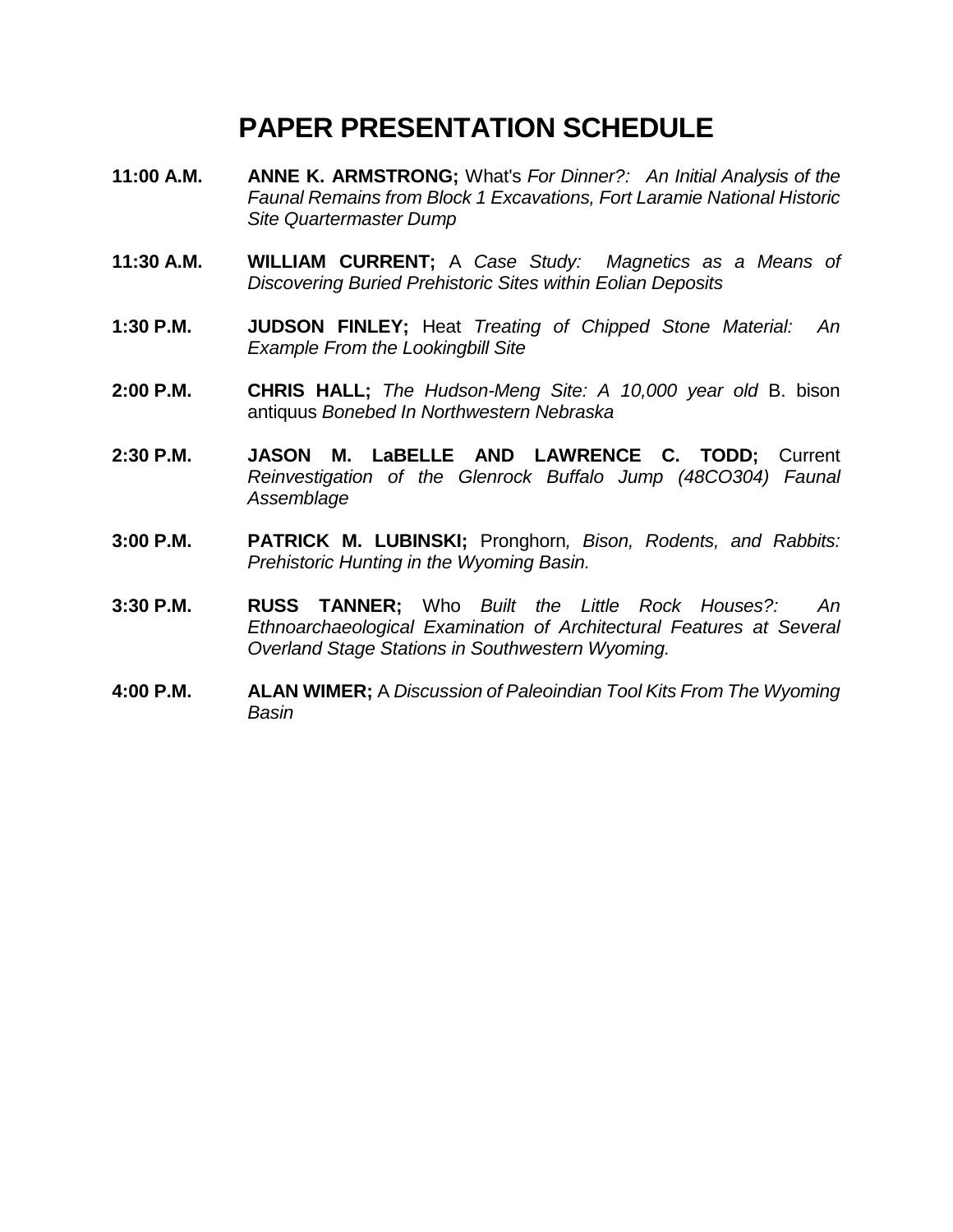### **ABSTRACTS**

#### **ANNE K. ARMSTRONG; University of Wyoming**

*What's For Dinner?: An Initial Analysis of the Faunal Remains from Block 1 Excavations, Fort Laramie National Historic Site Quartermaster Dump*

The investigation of faunal remains can help determine what was being consumed, the economic structure, ethnicity and general health of a cultural group. The University of Wyoming Fort Laramie Project began in the summer of 1994 with mitigation of the Quartermaster Dump, just downstream from the main fort area. Faunal remains recovered from Block 1 excavations are in association with dump episodes from officer's row during the 1980s. The purpose of this paper is to identify what portions or cuts of meat the military officers at Fort Laramie were eating and if these were higher grades than their enlisted men were eating.

#### **WILLIAM CURRENT; Current Archaeology**

*A Case Study: Magnetics as a Means of Discovering Buried Prehistoric Sites within Eolian Deposits*

A study to determine the feasibility and reliability of gradiometers to detect buried cultural sites with eolian contexts was conducted in the LaBarge-Big Piney area. This study, conducted at seven locations, indicates that the correct magnetic equipment coupled with the proper sampling strategy is an effective supplement to current methodology for detecting buried cultural sites with little or no surface expression.

#### **JUDSON FINLEY; University of Wyoming**

#### *Heat Treating of Chipped Stone Material: An Example From the Lookingbill Site*

Heat treating of lithic raw materials is a procedure that has been known to have been practiced prehistorically in both the New and Old World. At the Lookingbill site (48FR308), investigators have identified this process in the chipped stone assemblage. Experimentation on cherts local to the Lookingbill area have demonstrated that heating improves knappibility and affects the appearance of chipped stone. Analysis has shown this procedure was most likely to have occurred while in a bifacial reduction stage.

#### **CHRIS HALL; University of Wyoming**

*The Hudson-Meng Site: A 10,000 year old* B. bison antiquus *Bonebed In Northwestern Nebraska*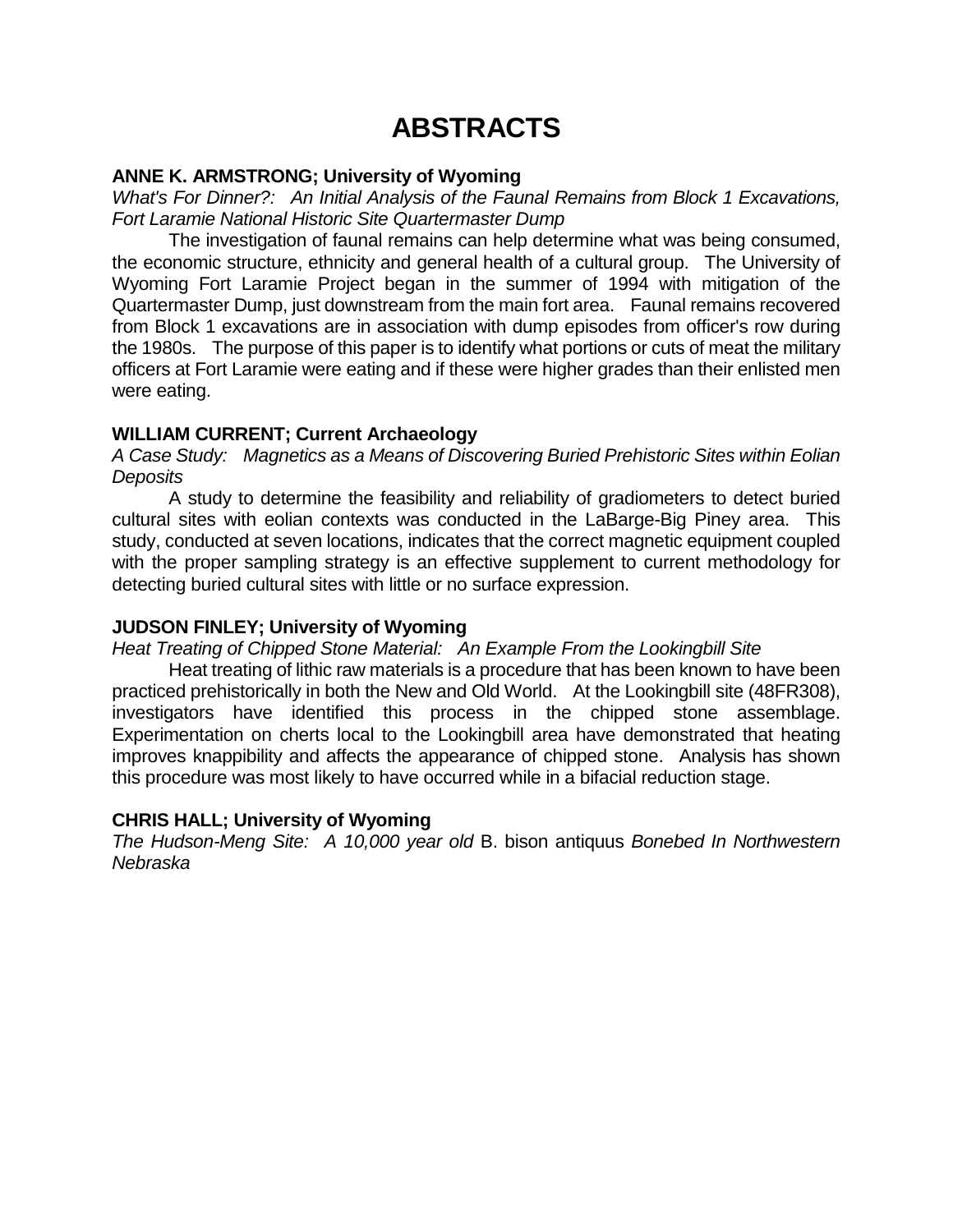The Hudson-Meng site is located in northwestern Nebraska and represents one of the largest accumulations of *B. b. antiquus* bones in North America. Originally investigated in the 1970s by Dr. Larry Agenbroad, the site was interpreted as a humanly produced kill and meat processing area. However since that time, archaeologists have developed new, more advanced methods of investigating such sites. In 1990, Drs. Lawrence Todd and Dave Rapson, in cooperation with the U.S. Forest Service, began new excavations at the Hudson-Meng site. After four seasons of excavations, it has been found that many of the original interpretations may have been incorrect. This paper reviews how those original interpretations have been changed in light of the new evidence that has been uncovered at the Hudson-Meng site.

#### **JASON M. LaBELLE AND LAWRENCE C. TODD; Colorado State University**

*Current Reinvestigation of the Glenrock Buffalo Jump (48CO304) Faunal Assemblage*

The Glenrock Buffalo Jump, a late prehistoric bison jump located in east-central Wyoming was excavated and published by Dr. George Frison in a 1970 *Plains Anthropologist Memoir*. The report is a much referenced and important foundation work concerning late prehistoric hunter-gatherer economies on the Northwestern Plains, as well as being one of the first sites in the United States where faunal analysis played such a primary role in site interpretation. Within the last decade, changes in the methodology of analyzing faunal remains have made reexamining previously documented materials appropriate. Portions of the Glenrock material have been systematically coded and catalogued with taphonomically oriented procedures in mind.

Current reanalysis of the faunal remains includes the documentation of humanly induced modifications (dismemberment marks, marrow extraction impacts) and natural modifications (such as carnivore chewing, weathering, etc.). The differentiation between these factors of modification can help clarify procurement strategies used by these late prehistoric hunters. Also, frequency counts of male and female elements help evaluate models of selective procurement within the archaeological assemblage. Three elements, the humeri, humeri, and metacarpals, provide a preliminary baseline for formulating interpretation of prehistoric utilization of the Glenrock site bison.

#### **PATRICK M. LUBINSKI; University of Wisconsin, Madison**

*Pronghorn, Bison, Rodents, and Rabbits: Prehistoric Hunting in the Wyoming Basin.*

What were the important animals for Wyoming Basin foragers? Given the aridity of this area compared to the grasslands of the plains, are bison a relatively insignificant